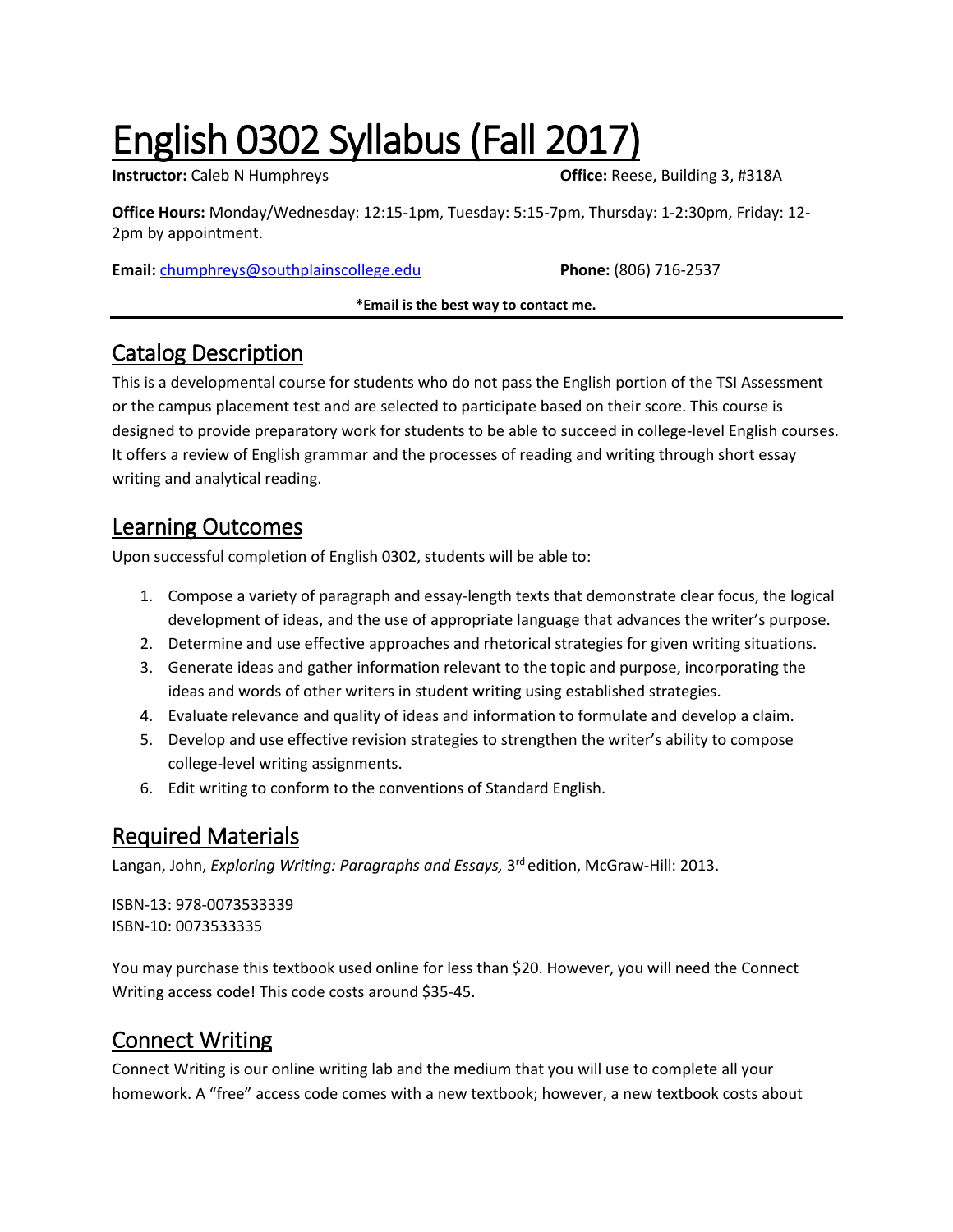\$140. You can by this code separately though. You **must** purchase this code. If you are waiting for financial aid, Connect Writing offers a 14-day courtesy access period for free!

### Blackboard and Internet Access

Blackboard is the website host for our class, where you can view and submit homework, review PowerPoints, check your grades, find the syllabus, and utilize additional helpful links. You will need internet access to complete homework assignments, so you will need to plan time into your weekly schedule to use the SPC computer labs on the Levelland, Reese, or Lubbock campuses or find a computer with fast, reliable internet access that you can use on a regular basis. Access our Blackboard course from the SPC homepage: http://www.southplainscollege.edu/ or at [https://southplainscollege.blackboard.com.](https://southplainscollege.blackboard.com/)

Frequently, you will need to view PowerPoint presentations and Microsoft Word files, as found under the Course Content tab. In order to fully participate in the course, you will need access to Microsoft Office. SPC provides Office 365 for free for all students. You can download the programs here:

#### https://myspc.southplainscollege.edu/ICS/Students/Information\_Technology/Computer\_and\_Software [Purchases.jnz?portlet=Microsoft\\_Office365](https://myspc.southplainscollege.edu/ICS/Students/Information_Technology/Computer_and_Software_Purchases.jnz?portlet=Microsoft_Office365)

### Late Work Policy

As we will work on essays during class time, they cannot be completed after the due date. In order to treat all students fairly, homework, too, will not be accepted late.

### Attendance Policy

- 1. This section of English 0302 is important. You will be learning about the English language and how to combine words to create effective sentences, paragraphs, and essays. Your active participation in every class is vital. You should be **present** and **on time** for every class and you should be prepared.
- 2. Two tardies equal one absence. If you arrive late, it is your responsibility to inform the instructor.
- 3. If you miss more than four (4) class days, you may be dropped from the course.
- 4. If you accumulate excessive absences after the last day to drop a course (November  $16^{th}$ ), you will receive an F for the course.
- 5. On the other hand, if you miss only two classes, or if you have an "A" average, you may be exempted from taking the final exam. If your course average is below 60% at the end of the semester, you will be required to take the final exam no matter what your attendance record is.

### Grading Policy

All students enrolled in English 0302 can expect a fairly heavy workload designed to improve the reading and writing skills necessary for satisfactory performance in freshman composition and collegiate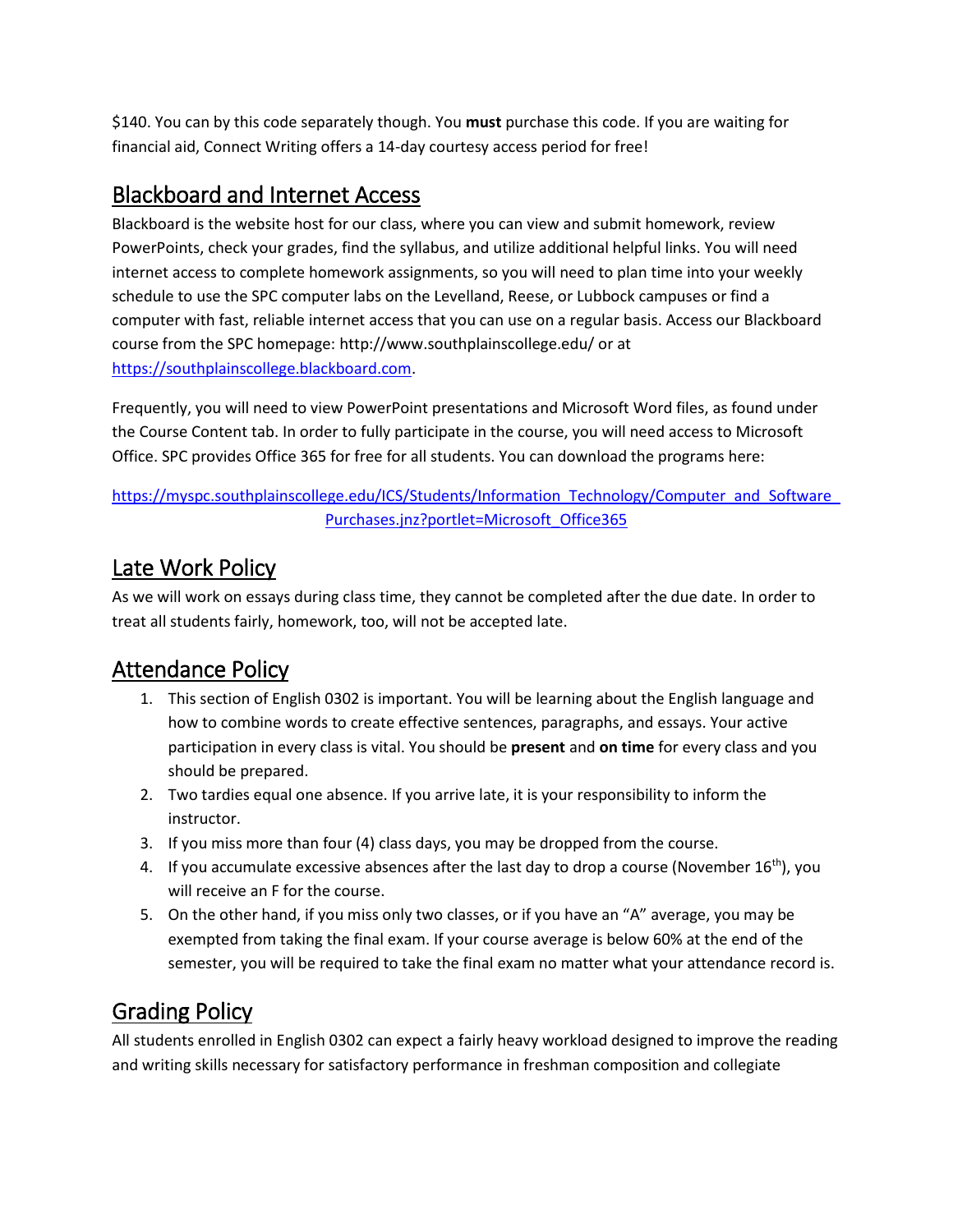courses. To improve writing skills, students will be required to complete numerous grammar exercises, short writing assignments, quizzes, and essays.

The following grades will be assigned when:

- A 90% or better is achieved on graded work; you have made excellent progress in writing skills.
- B 80% or better is achieved on graded work; you have made good progress in writing skills.
- C 70% or better is achieved on graded work; you have made fair progress in writing skills.
- D 60% or better is achieved on graded work; you have made minimal progress in writing skills.
- F 59% or less is achieved on graded work; and/or you have not achieved or attempted to make progress in writing skills.

If your grade is border-line, I may take your attendance, participation, and attitude into consideration when deciding whether to assign the higher or lower grade.

### Grade Calculations

| Essay 1          | 10% |
|------------------|-----|
| Essay 2          | 15% |
| Essay 3          | 20% |
| <b>Revisions</b> | 20% |
| Homework         | 25% |
| Final Exam       | 10% |

*Note:* Students who do not pass ENGL 0302 with a "B" or better must either retake the class or take and pass the writing portion of the TSI test in order to progress to Composition I.

### In-Class Essay Writing

All essays are created and typed/handwritten during classtime and in the classroom. Ample time will be provided for writing each essay. There will be guided instruction, peer review, and one-on-one feedback from me on each step of the writing process. Essays should not leave the classroom at any time, unless otherwise instructed. If you receive assistance outside of class or if your ungraded draft leaves the classroom without permission, you will receive an "F" for paragraph or be given a different topic over which to rewrite the essay.

### Plagiarism

*Plagiarism* is another word for academic dishonesty and is a form of theft. All of the writing and the ideas in your writing must be your own. Any attempt to pass off the work of someone else as your own will result in an F for the course.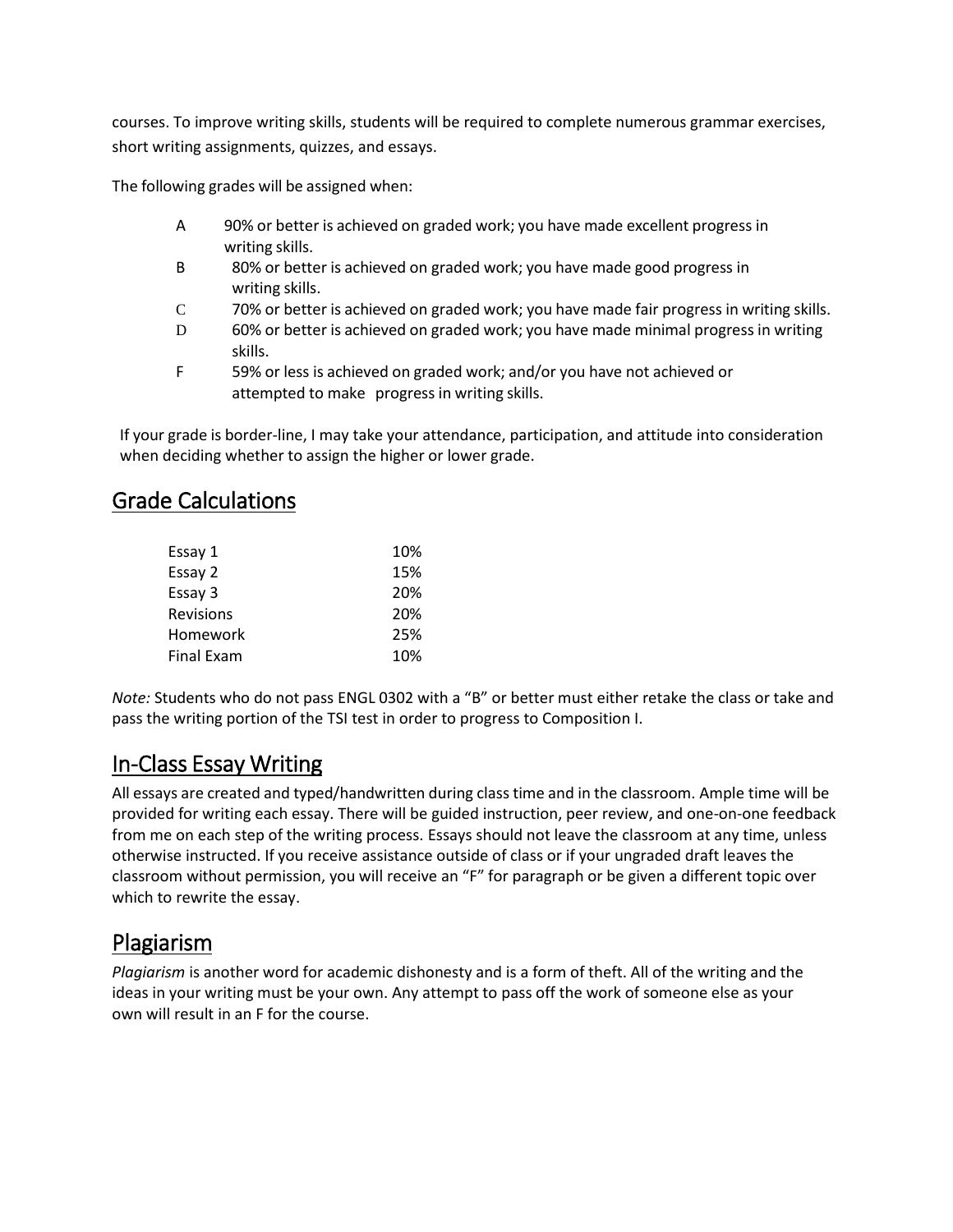### Cell Phones and Technology

- Please do not use your cell phones during class except in the event of an emergency (talk with me about it first). Put your phone on silent, and DO NOT text message, Snapchat, FB message, tweet, Yeti, play *Pokémon Go*, Tinder, *8 Ball Pool*, etc. during class. If you are expecting an important call or have an emergency, quietly step outside in order to avoid disturbing your fellow students.
- If you use your cell phone during class, you will be asked to leave. You will be counted absent.
- Personal laptops and tablets must remain closed and powered off during class, unless otherwise stated.

### Classroom Etiquette

Since you are college students, you are expected to conduct yourselves professionally:

- 1. Be respectful.
- 2. Bring all necessary materials (textbooks, notebook, writing utensil, etc.) to each class.
- 3. Any person disrupting class will be asked to leave.
- 4. Come to class prepared.

### Passing the TSIA Test Writing Section

- 1. You may sign up to take the TSIA test any time it is offered during the semester, if you feel you are ready.
- 2. If you attend class each scheduled meeting and you pass the writing section of the TSI Assessment during the first month of the semester, show your scores to me, then you will then receive the final grade of B or C. **You do not need to drop the course.**
- 3. If you do not have excessive absences and you pass the writing section of the TSIA test during the second, third, or fourth month of the semester, show your scores to me, then you will then receive the final grade of A, B, or C. **You do not need to drop the course.**

Visit the South Plains College Testing Center website to find out dates when the TSIA test is offered and to register online:<http://www.registerblast.com/levelland/Exam/Index?Group=1409>

### Note to Students with Disabilities

Students with disabilities, including but not limited to physical, psychiatric, or learning disabilities, who wish to request accommodations in this class should notify the Disability Services Office early in the semester so that the appropriate arrangements may be made. In accordance with federal law, a student requesting accommodations must provide acceptable documentation of his/her disability to the Disability Services Office. For more information, call or visit the Disability Services Office at Levelland (Student Health & Wellness Office) 806-716-2577, Reese Center (Building 8) 806-716-4675, or Plainview Center (Main Office) 806-716-4302 or 806-296-9611.

### Diversity Statement

In this class, the instructor will endeavor to establish and support an environment that values and nurtures individual and group differences and encourages engagement and interaction. Understanding and respecting multiple experiences and perspectives will serve to challenge and stimulate all participants to learn about others, about the larger world, and about themselves.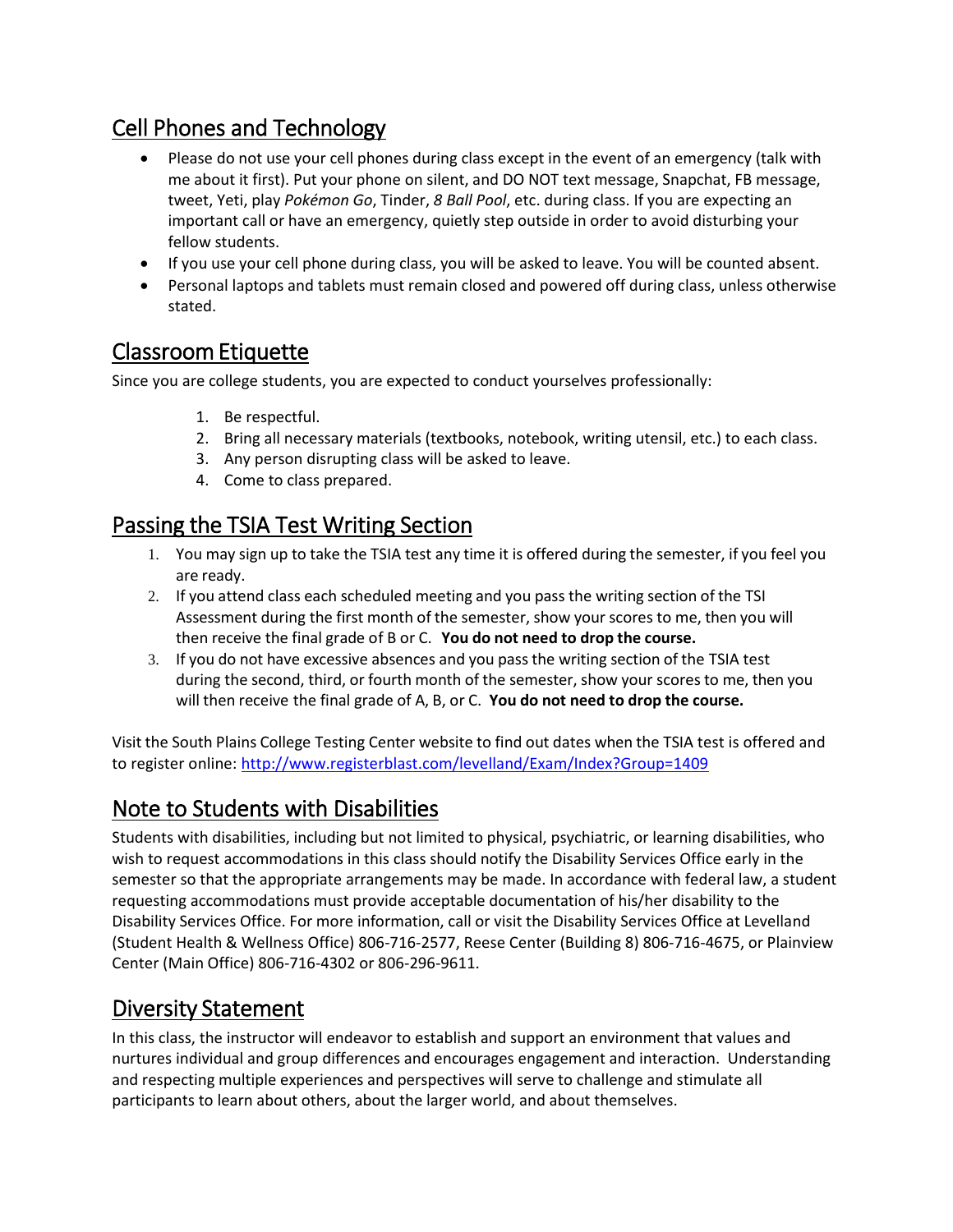### Statement of Non-Discrimination

As your instructor, I do my best not to discriminate on the basis of age, color, disability, ethnicity, gender, national origin, race, religion, sexual orientation or veteran status. You can find SPC's Non-Discrimination Policy Statement online.

### Campus Concealed Carry

Texas Senate Bill - 11 (Government Code 411.2031, et al.) authorizes the carrying of a concealed handgun in South Plains College buildings only by persons who have been issued and are in possession of a Texas License to Carry a Handgun. Qualified law enforcement officers or those who are otherwise authorized to carry a concealed handgun in the State of Texas are also permitted to do so. Pursuant to Penal Code (PC) 46.035 and South Plains College policy, license holders may not carry a concealed handgun in restricted locations. For a list of locations, please refer to the SPC policy at: [\(http://www.southplainscollege.edu/human\\_resources/policy\\_procedure/hhc.php\)](http://www.southplainscollege.edu/human_resources/policy_procedure/hhc.php). Pursuant to PC 46.035, the open carrying of handguns is prohibited on all South Plains College campuses. Report violations to the College Police Department at 806-716-2396 or 9-1-1.

**\*I reserve the right to make changes in course policy at any time.**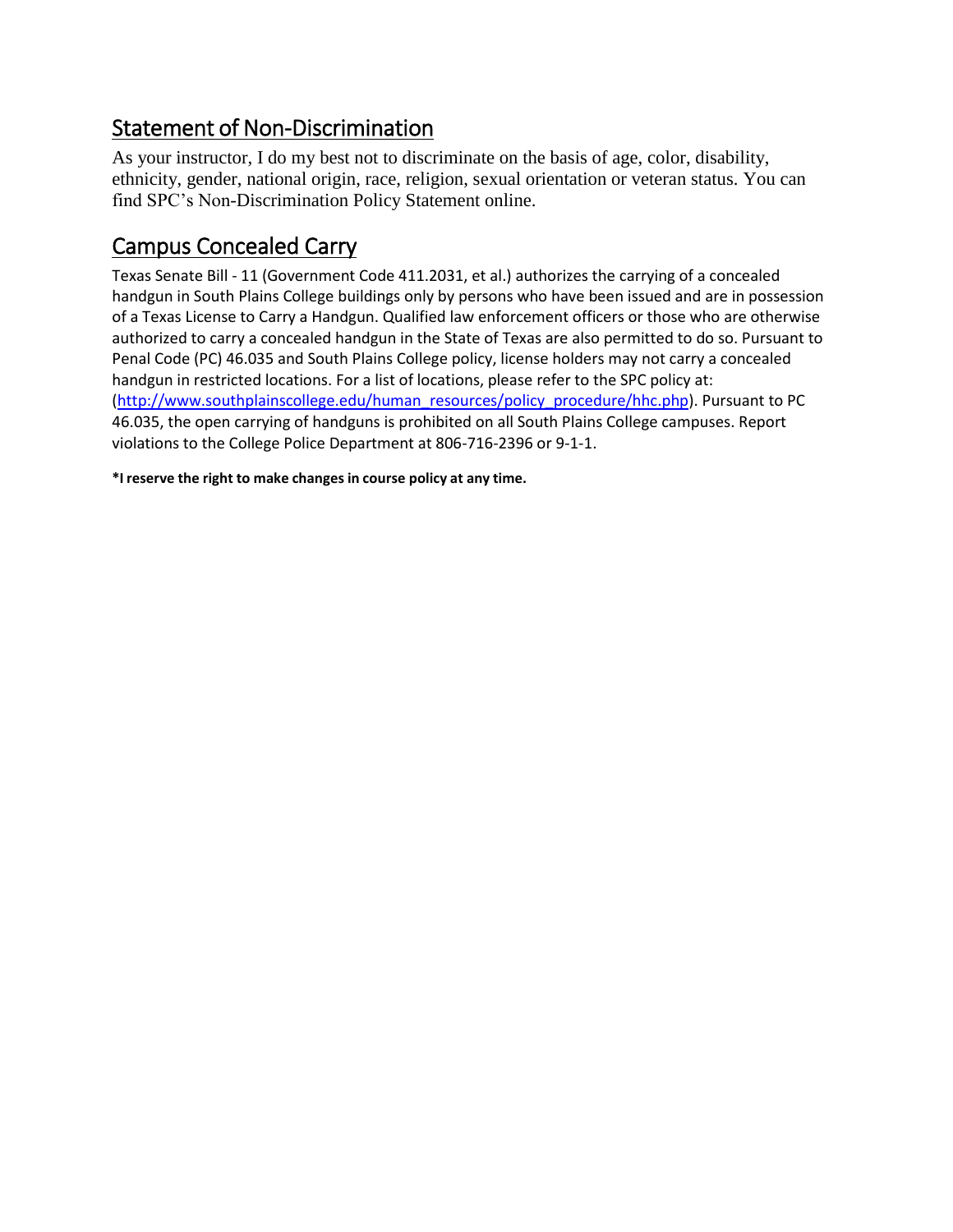## Schedule

Note: This is **NOT** your homework calendar; it is a brief overview of the material the course will cover. This is a tentative schedule, so the course may deviate from this if I deem it necessary. There will be weekly readings and assignments.

#### Week 1

**M, 8/28** – Welcome to 0302! **W, 8/30** – Diagnostic Test

#### Week 2

#### **M, 9/4** – **Labor Day. No Class.**

**W, 9/6** – Intro to Writing, The Writing Process

#### Week 3

**M, 9/11** – Parts of Speech Review, Major Errors

**W, 9/13** – Subjects and Verbs, The Complete Sentence, Intro to Storytelling

#### Week 4

**M, 9/18** – Essay 1 Prewriting

**W, 9/20** – Essay Structure and Thesis Statements

#### Week 5

**M, 9/25** – Introductions, Descriptive Writing, Body Paragraphs

**W, 9/27** – Conclusions and Final Draft due

#### Week 6

**M, 10/2** – Revision, Sentence Fragments

**W, 10/4** – Intro to Cause/Effect and Essay 2

#### Week 7

**M, 10/09** – Run-ons, Prewriting

**W, 10/11** – Outlines and Introductions

#### Week 8

**M, 10/16** – Support, Word Choice, Body Paragraphs

**W, 10/18** – Conclusion, Final Draft due

#### Week 9

**M, 10/23** – Subject-Verb Agreement, Revising **W, 10/25** – Pronouns

#### Week 10

**M, 10/30** – Intro to Persuasion